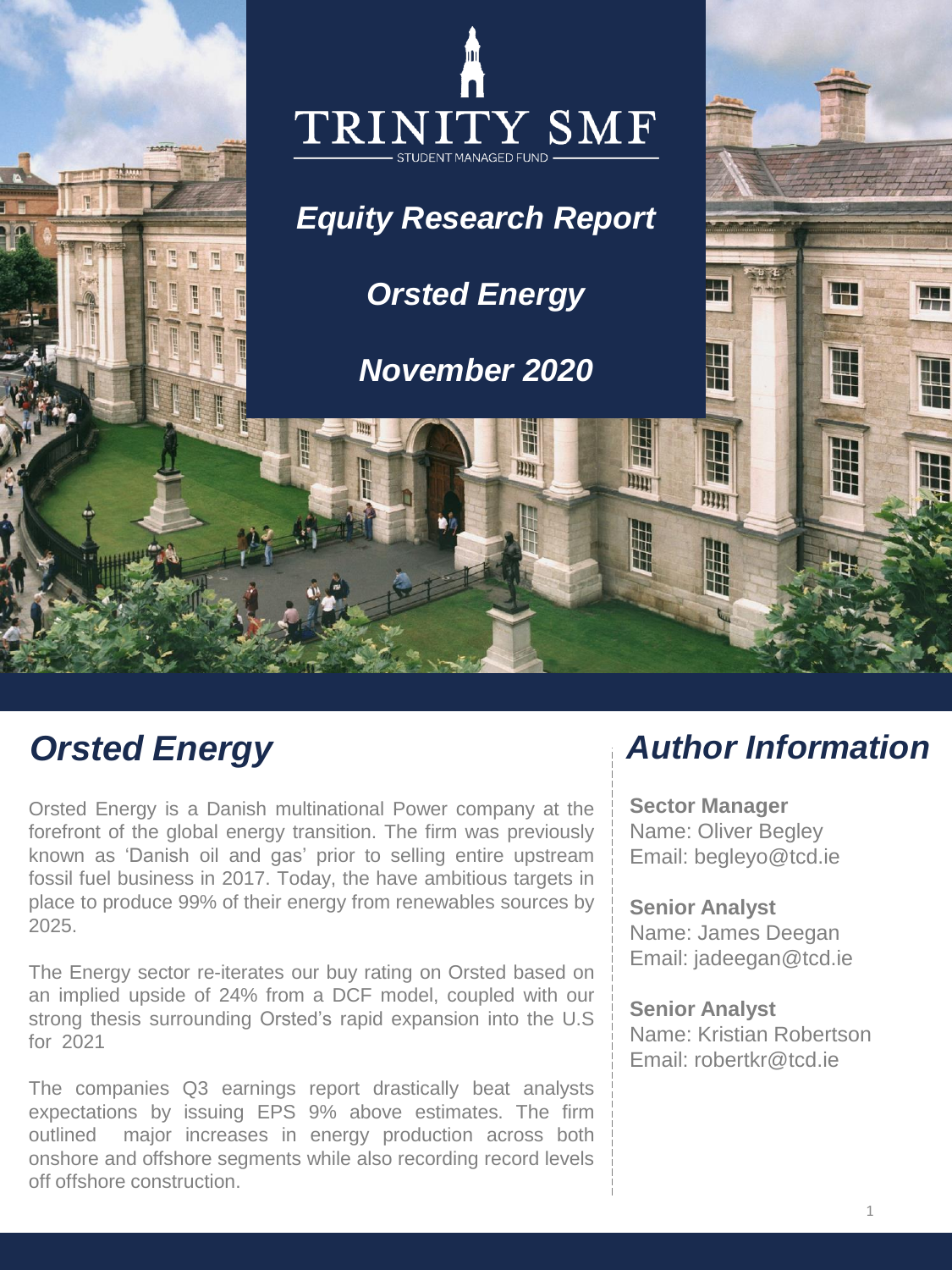## **Revenue by segment %**





Markets & **Bioenergy** 

**Revenue & EBITDA (DKK bn)**



**Onshore operations by # of licenses**



6000 **Orsted Offshore wind installed capacity (MW)** 







## *Business Overview*

Orsted is a Danish power company that focuses on 3 prime entities, Offshore wind, Onshore and Markets & Bioenergy.

*Offshore wind* - Orsted constructs, owns, and operates offshore wind turbines across the world. They have built more offshore wind farms than any other developer and aim to double current wind capacity by 2025. The firm's offshore operations are most prevalent in the US, Taiwan, Denmark, Germany, and the UK.

**Onshore** – Operates and owns 7 onshore wind farms, and 2 solar fields in the U.S; Currently constructing 2 further wind farms and installing 687Mw of solar energy; Operate 2 battery storage facilities in the U.K adding stability to supply.

*Markets + Bioenergy* – Generates heat and power from combined heat and power plants in Denmark; sells power from wind turbines and gas plants in the wholesale and retail markets. Distributes power in Denmark and optimizes energy portfolios. Provides route-to-market services for third-parties

## *Investment Thesis*

#### *Strategic position in the U.S*

As the U.s adapt their energy policy to support a green future they will soon roll-out licences for onshore & offshore energy operations. Orsted's current market leading position in the U.S positions them strategically to obtain multiple additional licences. The company has recently submitted bids for up to 2.5GW in New York with an outcome expected before the end of the year.

## *Additional stimulus tailored at climate change/recovery*

As economies emerge from the Covid-19 crisis we continue to see encouraging stimulus packages tailored at propping up the renewable industry. Given Orsteds leading BBB+ balance sheet, cash of 473M DKK and geographically diverse portfolio they are best positioned to capitalize on further Stimulus.

## *Competitive advantage in fragmented industry*

Orsted are the global leader in innovation and large-scale deployment of offshore wind technology. As market leader they can produce at lower costs, and overcome the industries regulatory, environmental, and licencing issues with minimal delays. A problem that destroys smaller competitors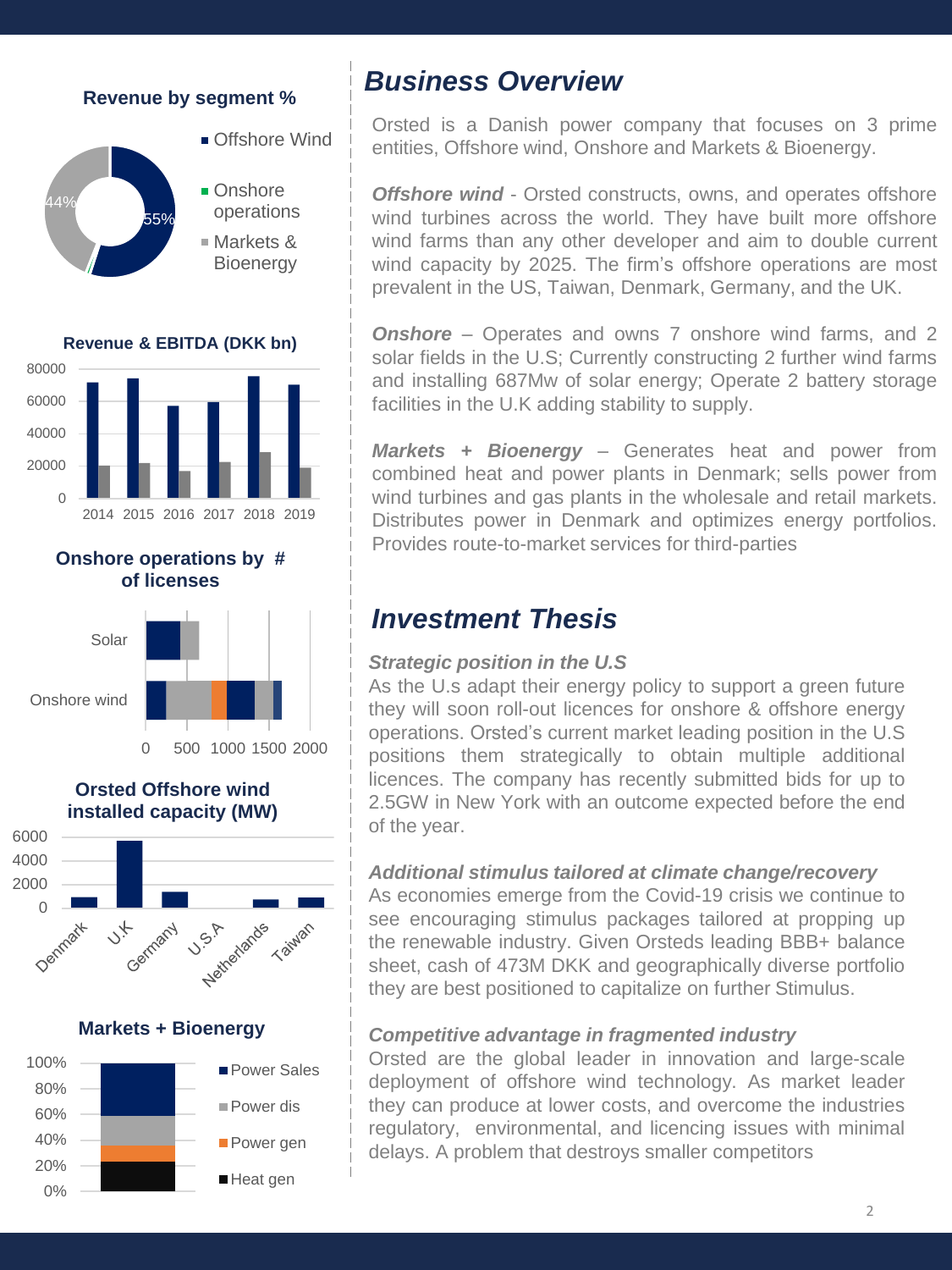





#### **Offshore energy installations (MW)**





#### **Projected U.S permits released**



## *Industry Overview*

*Offshore Wind* – 6.1 GW installed in 2019 a record year for offshore wind. The same capacity is expected to be installed in 2020 highlighting how Covid-19 has had little effect on the industry. Europe continues to lead installations followed by Asia Pacific. Estimated that 205 GW will be added globally through 2030 with 900,000 jobs created. Crucially low oil prices have increased the cost competitiveness of off-shore due to decreased competition for vessels and lower transport costs.

*Onshore Wind + Solar PV -* 2019 onshore wind electricity generation grew by 12%. Growth in 2020 has been slowed by Covid-19 and short term US growth will be further slowed by the phasing out of the Production Tax Credit (PTC). Solar PV increased by 22% in 2019 a record year. Covid-19 will lead to short-term installations slowing but long term growth prospects remain healthy as Solar continues to expand globally.

*Markets and Bioenergy* – Power Prices were badly affected by Covid-19 as power grid usage has suffered globally due to lockdowns in many countries. In Europe negative power prices were regularly recorded in the first nine months of 2020 as demand dropped by 5-7%. S&P Global Forecasts a partial recovery in power prices between 2021 – 2023 as demand recovers but forecast prices remain 20% below what they were in November of 2019.

## *Risks*

*Delays Due to COVID-19 -* Orsted has seen delays in their 1.4GW Hornsea Project Two in the UK and the 900 MW Greater Changhua 1 & 2a in Taiwan. Orsted's aim to increase their battery storage facilities in the U.K has also been tampered due to Covid-19. Overall the short-medium term impact is minimal, although if Covid-19 continues deep into next year the firm noted in a recent report that major offshore projects could face delays.

*Delays Due to Permitting Issues-* Orsted are seeking to increase their foothold on the US Energy market with plans to for several new windfarms off the cost of the US. However, offshore project delays are "highly likely" due to delays from the Bureau of Offshore Energy in deciding the layout for the wind farms.

*Market Risk-* The energy market by nature is volatile, however Orsted manages this risk by hedging their exposure to energy markets, by focusing on long-term contracts and divestment of assets.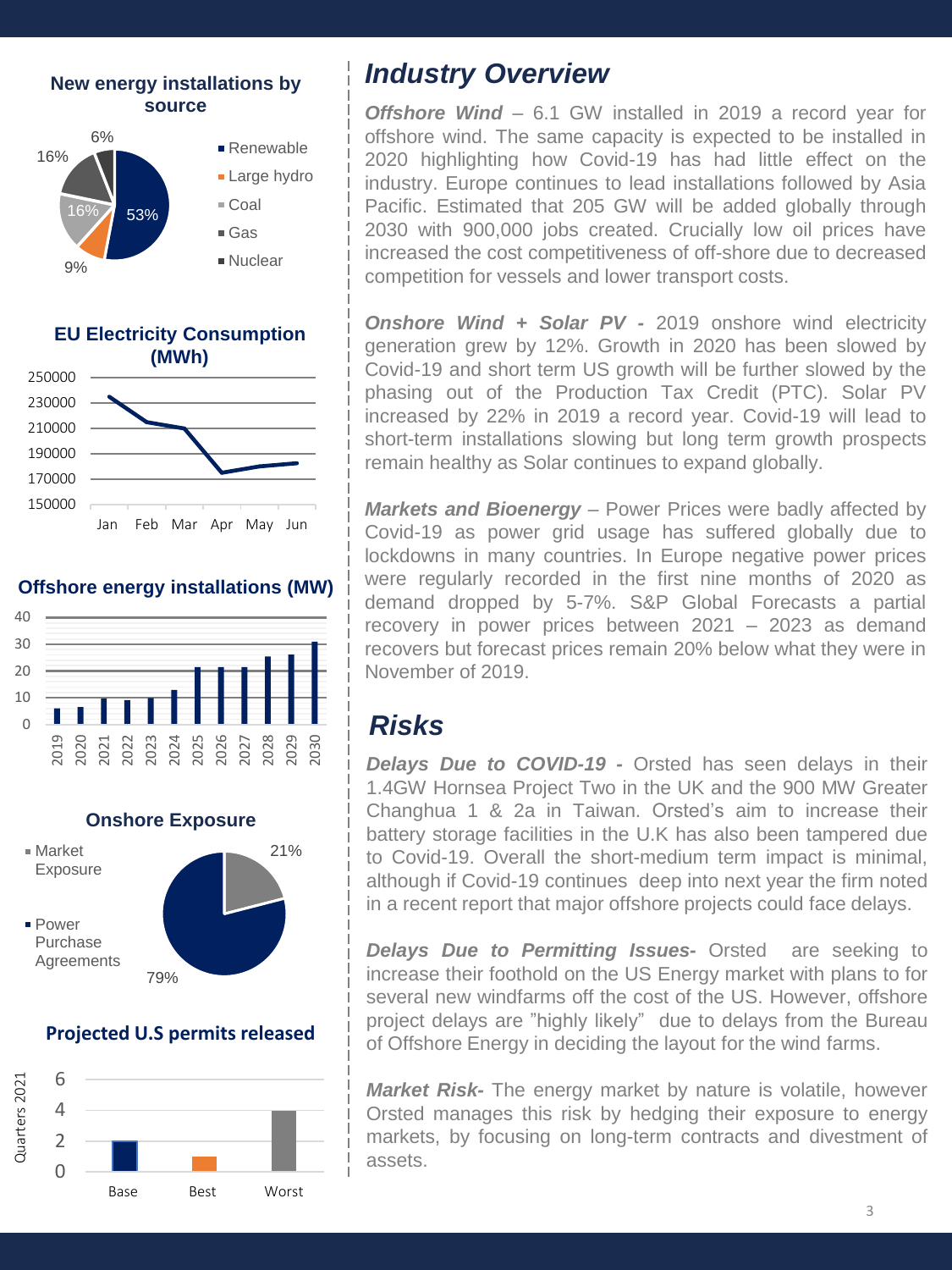# **Financial Summary**

*Income Statement*

| All in DKK bn | 2018   | 2019   | 2020E  | 2021E  |
|---------------|--------|--------|--------|--------|
| Revenue       | 75,520 | 70,398 | 60,298 | 62,698 |
| <b>EBITDA</b> | 28,491 | 19,020 | 17,620 | 23,645 |
| % margin      | 17.9   | 26.3   | 30.59  | 37.71  |
| <b>EBIT</b>   | 7,524  | 12,277 | 10,333 | 15,245 |
| % margin      | 10     | 17.40  | 17.10  | 24.31  |
| Net Income    | 18,251 | 7,181  | 9,821  | 9,870  |
| % margin      | 24.17  | 10.20  | 16.29  | 15.74  |

Orsted's financials have been fluctuating in recent years. Drastic drops were seen in 2019 as they were faced with plummeting gas prices and an increase in depreciation. The recovery has been imminent despite depressed power prices in the trailing 12 months. An increase in output at Borrsele 1 & 2 offshore wind farms should boost earnings in coming quarters while long lasting offshore wind partnerships are anticipated to yield higher earnings. A bottom line increase in both revenue and net income is expected even with a sluggish future outlook for power prices demonstrating strength

| All in DKK bn                 | As of 27/11/2020 |
|-------------------------------|------------------|
| <b>Current Share Price</b>    | 1,126.50         |
| No. of Shares Outstanding     | 420.10           |
| <b>Equity Value</b>           | 473,204.3        |
| (-) Cash & Equivalents        | 33,144           |
| $(+)$ Total Debt              | 40.640           |
| (+) Non-Controlling Interests | 2,790.           |
| (+) Preferred Stock           |                  |
| = Enterprise Value            | 483,490.3        |

Orsted's cash and debt levels are considerably more appealing than highly leveraged competitors, namely Fortum. Their healthy ratio offers flexibility as they grow their portfolio in the U.S. Total debt is currently 81% covered by cash and equivalents. Current low debt levels will enable Orsted to take advantage of debt laden competitors by swopping in and gaining increased market share. Orsted has no preferred stock

## **Capital Structure Key Financial Metrics**

|                          | <b>Firm</b>      | <b>Industry</b>   |
|--------------------------|------------------|-------------------|
| <b>Gross Margin</b>      | 30.5%            | 26.5%             |
| <b>EPS</b>               | 36.83            | 30.1              |
| <b>Gross Investments</b> | 21 <sub>bn</sub> | 2.1 <sub>bn</sub> |
| <b>Credit Rating</b>     | Baa1             | Bb+               |
| Quick Ratio              | 1.588            | 0.954             |
| Debt/Equity              | 0.48             | 0.81              |
| Return on assets         | 8.37%            | 6.5%              |
| Div. yield 5yr avg       | 1.73%            | $0.92\%$          |

Orsted outperforms the industry average an each metric above. Its gross margin exceeds the mean value by 20% despite plummeting power prices. The company is fuelling organic growth through its high level of investments,(21bn). This investment Is primarily focused on offshore wind In the U.K and U.S from 2020-2023. The firm's above industry average credit rating is a vital competitive differentiator for acquiring additional licences